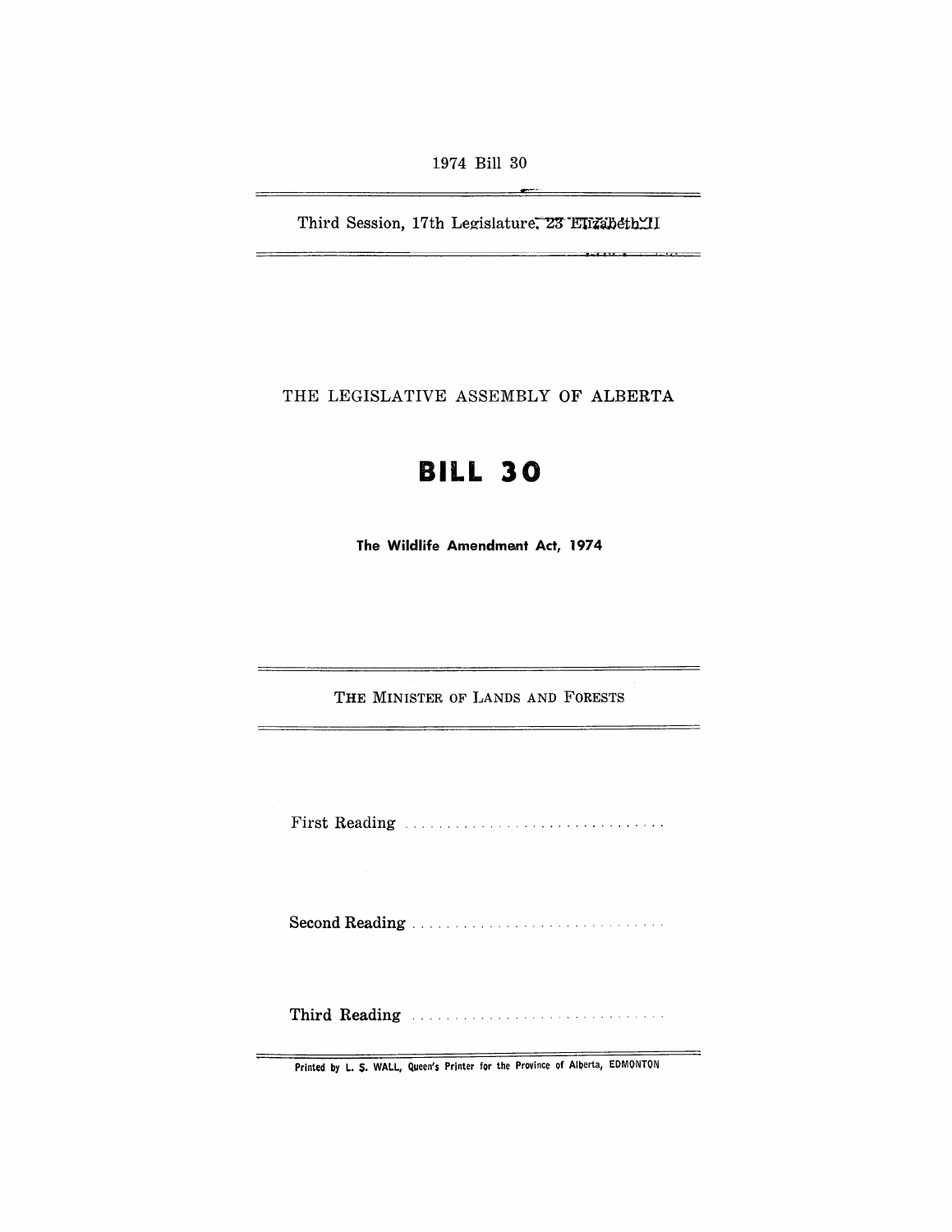*Bill 30* 

## **BILL 30**

## 1974

#### **THE WILDLIFE AMENDMENT ACT, 1974**

*(Assented to* , 1974)

**HER** MAJESTY, by and with the advice and consent of the Legislative Assembly of Alberta, enacts as follows:

- 1. The Wildlife Act is hereby amended.
- 2. *Section* 2 *is amended* 
	- *(a) as to clause* 4 *by striking out the words* "or Cathartidae" *and by substituting therefor the words*  Cathartidae, Accipitridae, Pandionidae or Strigidae".
	- *(b) as to clause* 14, *subclause (vii) by striking out the*  word "turningstones" *and by substituting therefor the word* "turnstones",
	- *(c) as to clause 30 by adding after the ward* "catch" *the words* "or attempt to catch", *and*
	- *(d) as to clause* 35 *by adding after the word* "means" *the words* "a provincial park or".

3. *Section* 9 is *amended* 

- *(a) by striking out subsection* (4), *and*
- *(b) as to subsection* (6) *by adding after the words* "set aside" *the words* "not less than".

4. Section 10 is struck out and the following section is *substituted therefor:* 

**10.** (1) The Minister may establish a fund to be known as the "Fish and Wildlife Habitat Fund" for the purpose of creating and maintaining fish and wildlife habitats and for such other purposes as the Lieutenant Governor in Council may designate.

 $(2)$  The Minister shall cause to be paid into the Fund all donations and bequests received for the purpose of creating and maintaining fish and wildlife habitats.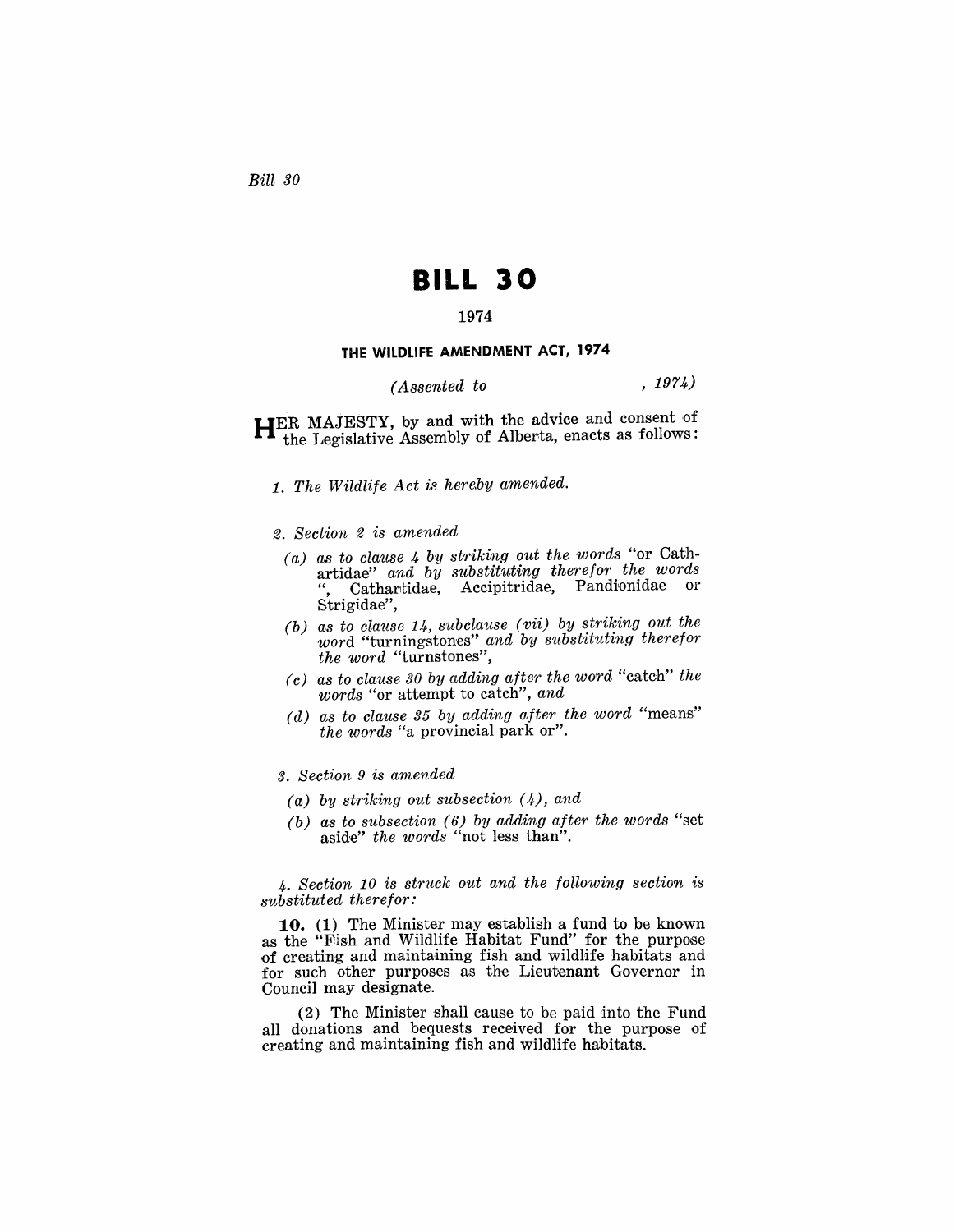#### **Explanatory Notes**

**I.** This Bill will amend chapter 391 of the Revised Statutes of Alberta 1970.

**2.** Amendments to the definitions.

**3.** This amendment will clarify that the amount of money which may be expended from the Wildlife Damage Fund for the operation of The Wildlife Depredation Control Program need not be limited in amount to the 10 percent of the revenue generated by the sale of wildlife certificates set aside for that purpose.

**4.** This amendment will limit payments into the trust fund to donations and bequests and disassociate the revenue from the sale of habitat stamps from the trust fund.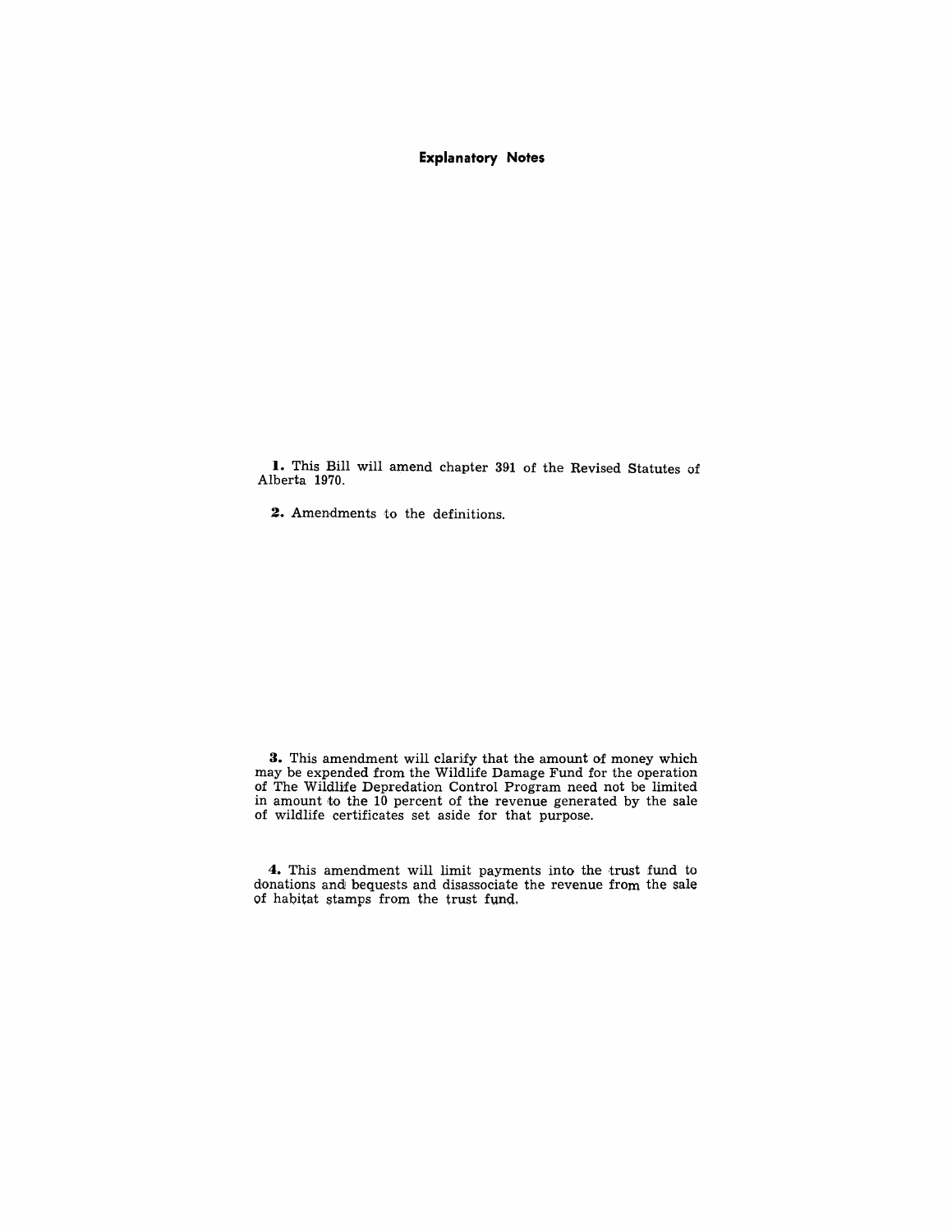(3) All moneys contained in the "Fish and Wildlife Habitat Fund" authorized by any provision of this Act previously in force shall, upon the coming into force of this section, be paid into and form part of the "Fish and Wildlife Habitat Fund" established pursuant to this section.

### *5. The following section* is *added after section 10:*

**10.1** The Lieutenant Governor in Council may by regulation authorize the sale of habitat stamps for the purpose of providing funds to help maintain fish and wildlife habitats.

*6. Section* 11 *is amended by adding after clause* 23 *the following clause:* 

23.1. for the designation and protection of endangered species,

*7. Section 20, subsection* (2) *is amended by adding after the words* "hunt any wildlife" *the words* "or discharge any firearm".

8. *Section* 22, *subsection* (2) is *amended by striking out the word* "game" *and by substituting therefor the words*  "big game and game birds".

#### *9. Section* 25 *is amended*

- *(a) by adding after subsection* (5) *the following subsection:* 
	- ( 5.1) No person shall
		- (a) discharge a firearm from, or
		- (b) cause a projectile from a firearm to pass along or across.

a developed road allowance in any county or municipal district unless he is hunting game birds with a shotgun under the authority of a game bird licence issued pursuant to this Act or the regulations.

## *and*

*(b) by adding after subsection* (6) *the following subsections:* 

 $(6.1)$  Every driver shall furnish such information respecting the vehicle, driver or any wildlife in or on the vehicle as the wildlife officer requires.

 $(6.2)$  A wildlife officer may examine and check wildlife in or on any vehicle.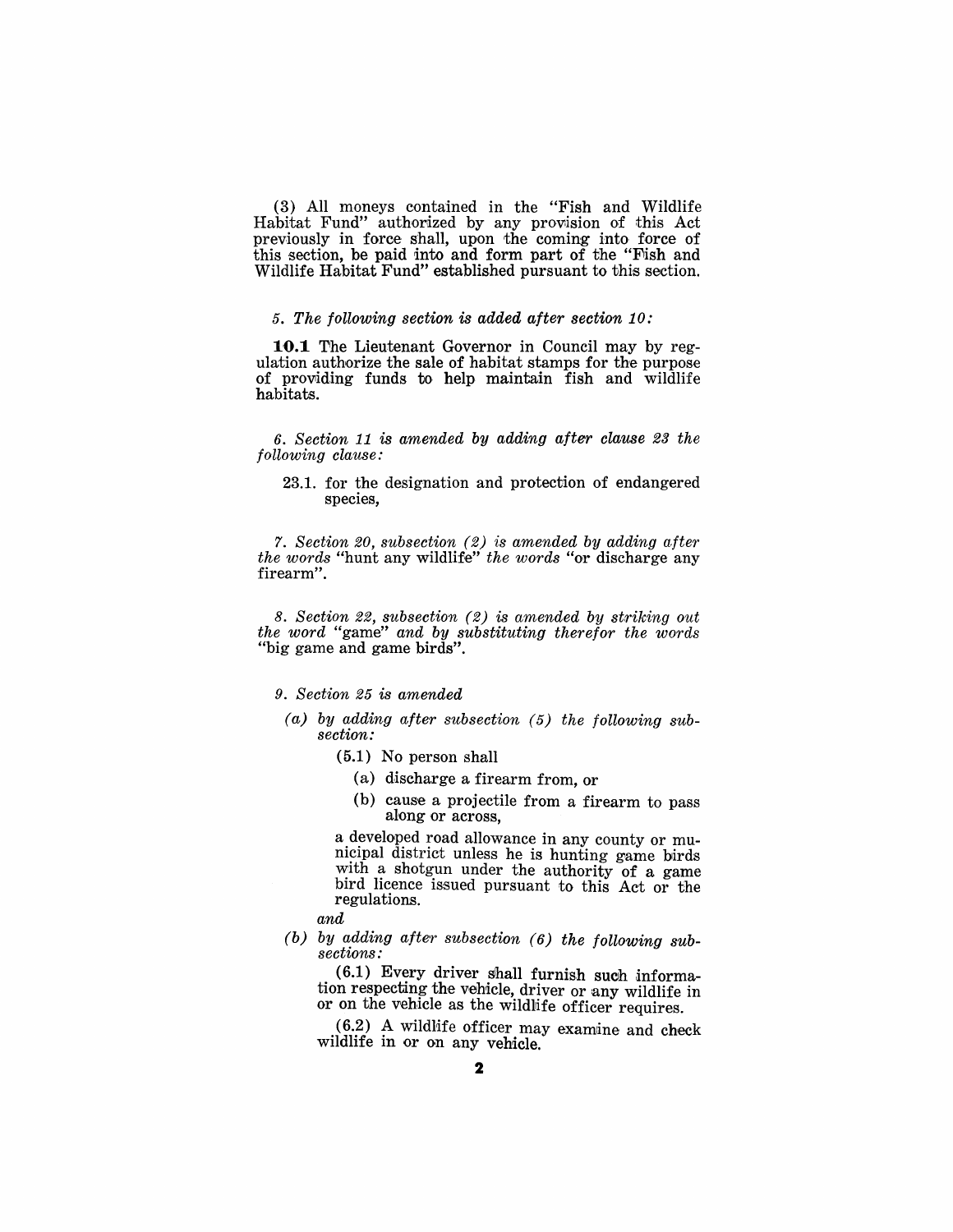**5.** This amendment will provide the authority that was formerly in section 10 for the sale of habitat stamps but will not tie the revenue to the Fish and Wildlife Habitat Fund.

**6.** This amendment will permit the Lieutenant Governor in Council to make regulations for the designation and protection of endangered species.

**7.** This amendment will prohibit the discharge of firearms on occupied lands without permission.

**8.** Section 22, subsection (2) presently reads as follows:

(2) Every person licensed as mentioned in subsection (1) shall keep such records with respect to the processing and storage of game as may be prescribed by the regulations.

**9.** Self-explanatory.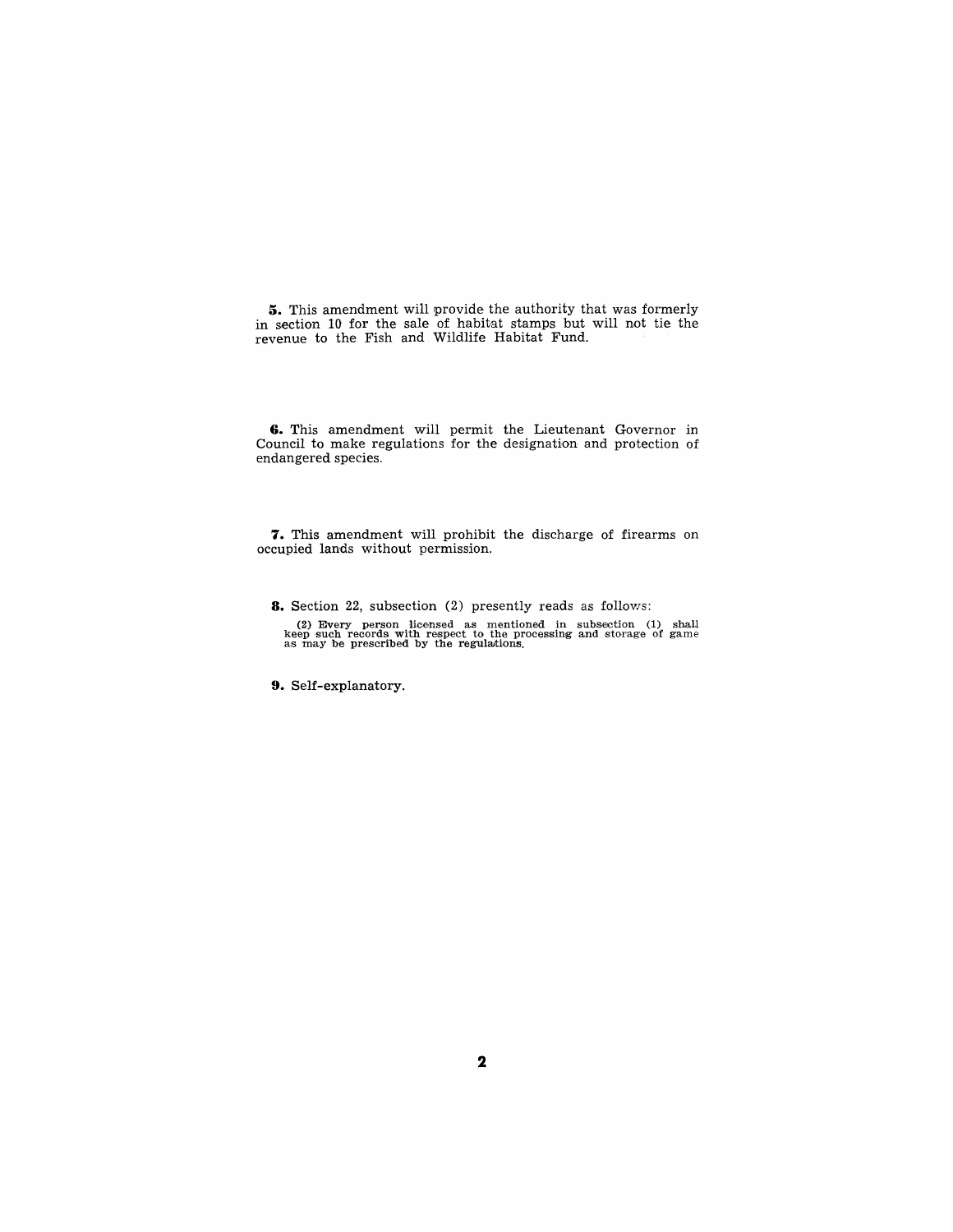*10. Section* 37 *is amended by striking out the words*  "big game or any game bird" *and by substituting therefor the word* "wildlife".

*11. Section* 44 is *amended by adding at the end of clause (e) the WOYf"d* "or" *and by adding after clause (e) the following clause:* 

(f) any muzzle loading firearm of less than .44 calibre.

*12. Section* 47, *subsection* (3), *clause (a)* is *amended by striking out subclause* (ii) *and by sUbstituting therefor the following clause:* 

(ii) the testicles or scrotum attached to the carcass,

#### *13. Section 50* is *amended*

- *(a) as t,o subsection* (3) *by adding after the worrd*  "affix" *the words* "and lock", *and*
- *(b) as to subsection* (4) *by striking out the WOYf'ds* "is to be consumed" and by substituting therefor the *words* "has been properly and completely butchered for consumption and stored at a normal place of meat storage".

*14. Section* 54 is *amended by striking out subsection (3)*  and by substituting therefor the following subsection:

 $(3)$  For the purpose of this section the distinctive evidence of the sex and speeies of a game bird is one complete wing and wing feathers.

#### 15. *Section* 59 is *amended*

- *(a) as to subsection* (1), *clause (b), subclause* (i) *by striking out the words* "section 61" *and by substituting therefor the words* "section 58, subsection (2)", *and*
- *(b) as* to *subsection* (2) *by striking out the words* "No person" *and by substituting therefor the words*  "Subject to the regulations, no person".

## *16. The following section* is *added after section* 89:

**89.1 (1)** Any person, when requested to do so by a wildlife officer or game guardian, shall forthwith produce and permit inspection of any firearm in his possession or subject to his control.

(2) A wildlife officer or game guardian may inspect any firearm found in or on any vehicle or boat.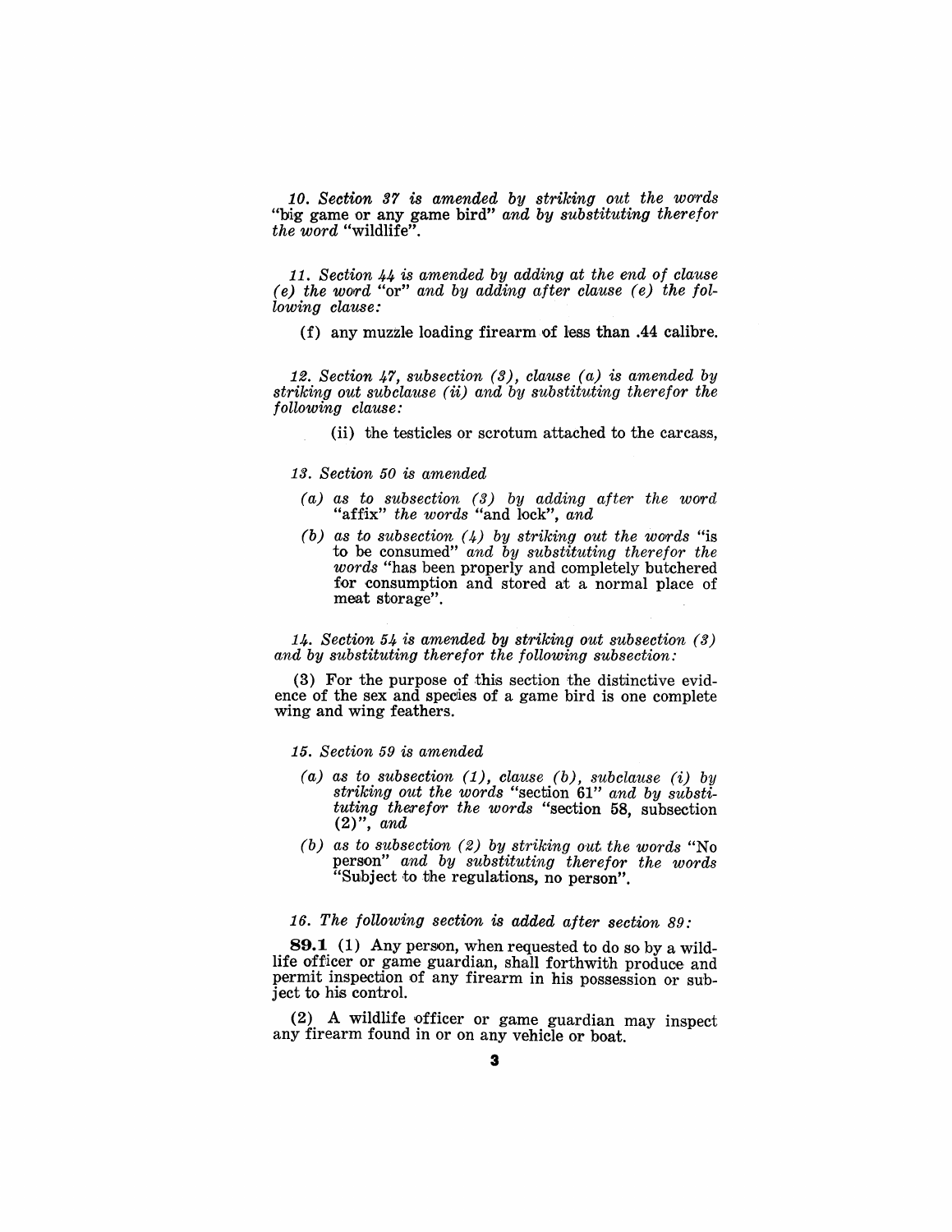10. This amendment will extend the prohibition contained in the section to bird eggs, raptors, etc. Section 37 presently reads as follows:

37. No person shall traffic in any big game or any game bird except as is expressly permitted by this Act or by the regulations.

**II.** This amendment will allow the use of muzzle loading guns in excess of .44 calibre for big game.

**12.** The present subclause reads as follows:

(3) For the purpose of this section the distinctive evidence of the sex and species of big game is

(a) where the big game is a male animal

(ii) the testicles attached to the scrotum,

**13.** The present provisions read as follows:

(3) The holder of any big game licence shall immediately after the killing of any big game securely affix to such part of the carcass as may be prescribed by the regulations the proper tag issued to him with the big game

(4) The tag shall remain affixed to the animal until the animal is to be consumed, or until the animal or parts thereof have been inspected and cleared by a wildlife officer or game guardian.

**14.** This amendment will relax the amount of evidence required to be retained as to the sex and species of a game bird. Previously the head and head feathers had to be kept as well.

**IS.** This amendment will permit the development of regulations to encourage under-ice trapping and the harvesting of highmortality beaver populations.

**16.** This amendment will clarify the authority of wildlife officers and game guardians to examine firearms.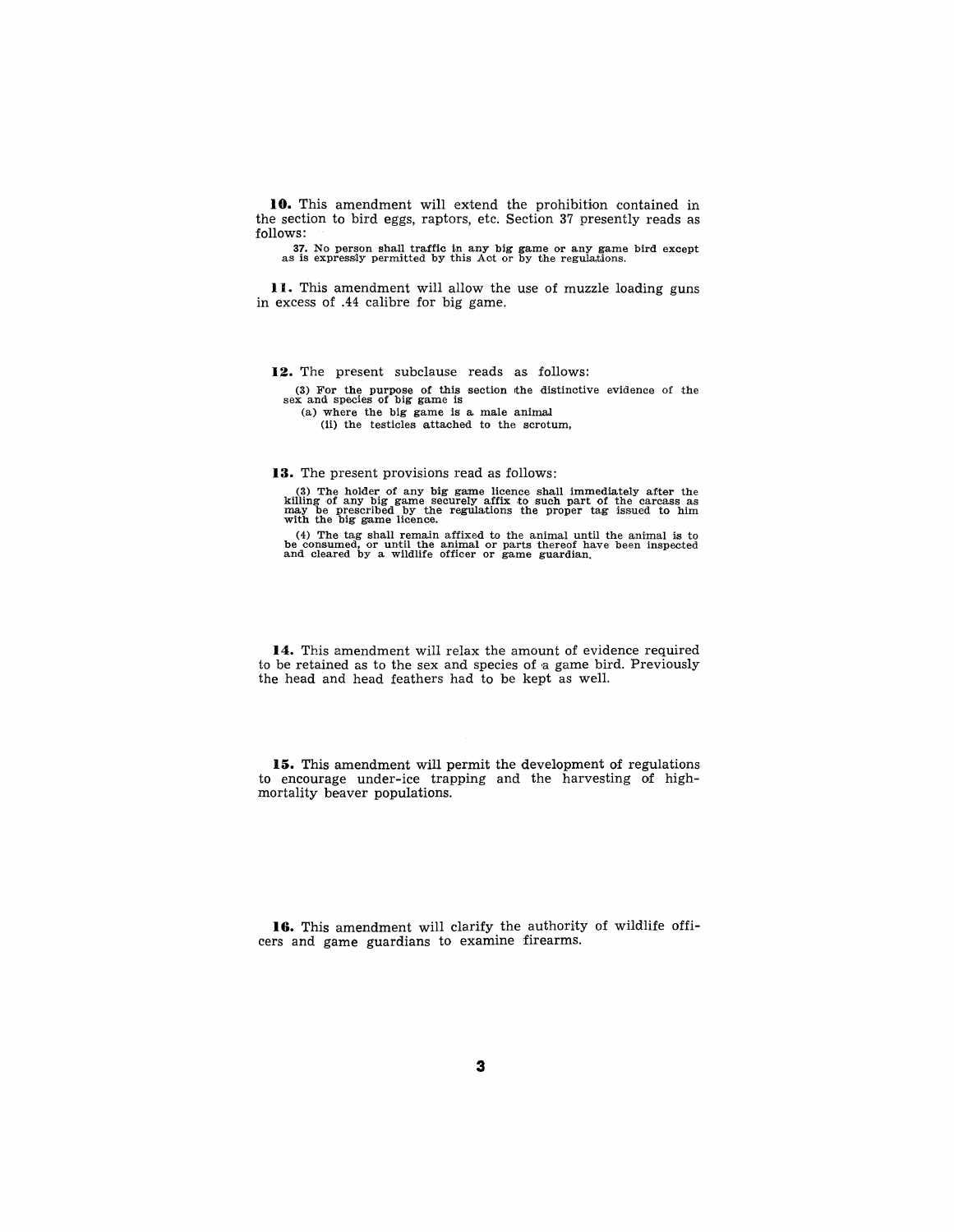*17. Section* 92 *is struck out.* 

*18. The following section is added after section 94:* 

**94.1** (1) An employee of the Department may hunt or capture any wildlife for scientific research or wildlife management purposes when authorized in writing to so do by the Director.

 $(2)$  All wildlife captured pursuant to subsection  $(1)$  remains the property of the Crown in right of Alberta.

## *19. Section 104, subsection* (1) *is amended*

- *(a) as to clause (a), subclause* (ii) *by striking out the figure* ",45", *and*
- *(b) as to clause (c) by adding at the commencement thereof the words* "confiscate or".

*20. Section 108 is amended by striking out the word*  "his" and by substituting therefor the word "a".

*21. Section* 115 *is amended* 

- *(a) as to subsection* (1), *clause (a) by adding after subclause* (ii) *the following subclause:*   $(ii.1)$  section 26, subsection  $(1)$ , or
- *(b) as to subsection* (3) *by striking out the figure "45"*  and by substituting therefor the words "section 45. clause (a), (b), (c) or  $(e)$ ", *and*
- ( c) *by adding after subsection* (3) *the following subsectidrn:*

(4) A person who contravenes the provisions of section 45, clause (d) is guilty of an offence and liable on summary conviction to a fine of not less than  $$500$  and not more than  $$5,000$ , and in default of payment to imprisonment for a term of not more than one year.

*22. The Municipal Government Act is amended as to section* 152 *by renumbering the section as subsection (1) and by adding thereafter the following subsection:* 

 $(2)$  Upon the commencement of this section no council 'Of a county or municipal district may pass a by-law under subsection  $(1)$ , clause  $(d)$  without the consent of the Minister of Municipal Affairs and the Minister of Lands and Forests and any by-law passed thereunder by such council prior to the commencement of this subsection and which has not been rescinded prior to August 1, 1974 shall cease to be valid on and after that date.

23. This Act comes into force on the day upon which it *is assented to.*